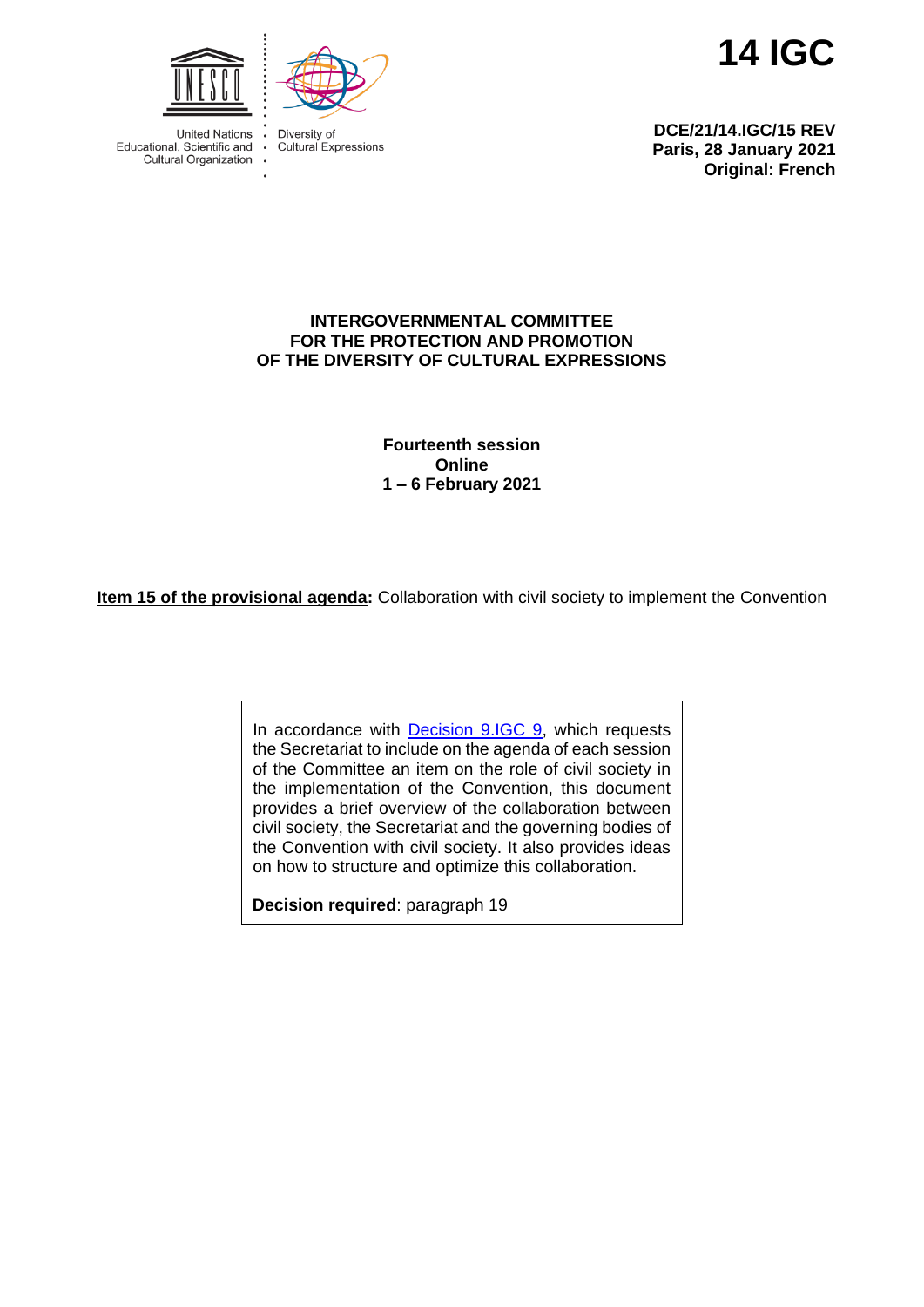## **I. Reminder of the provisions of the Convention, its Operational Guidelines and the Resolutions and Decisions of the governing bodies of the Convention.**

- 1. In accordance with Article 11 of the 2005 Convention on the Protection and Promotion of the Diversity of Cultural Expressions (hereinafter "the Convention"), Parties acknowledge the fundamental role of civil society in protecting and promoting the diversity of cultural expressions. The operational guidelines relating to this Article, on the "Role and Participation of Civil Society", were approved by the Conference of Parties at its second session [\(Resolution](https://en.unesco.org/creativity/sites/creativity/files/sessions/221654e.pdf) 2.CP 7) and define civil society, for the purposes of the Convention, as "nongovernmental organizations, non-profit organizations, professionals in the culture sector and associated sectors, and groups that support the work of artists and cultural communities". The same guidelines define the modalities for the contribution of civil society to the implementation of the provisions of the Convention on the one hand, and to the work of its governing bodies on the other.
- 2. In addition, the Conference of Parties and the Intergovernmental Committee for the Protection and Promotion of the Diversity of Cultural Expressions (hereinafter "the Committee") have, through their respective Resolutions and Decisions, provided additional guidance on the participation of civil society in the implementation of the Convention, its monitoring and governance at the international level. At its ninth session, the Committee requested the Secretariat to organize a working session between civil society representatives and the Bureau prior to the meetings of the governing bodies to address, *inter alia*, specific issues of importance to civil society. In the same decision, the Committee also requested the Secretariat to include on the agenda of each of its sessions an item on the role of civil society in the implementation of the Convention, in the framework of which it invited civil society to present an activity report (in writing and/or orally) [\(Decision](https://en.unesco.org/creativity/sites/creativity/files/sessions/9igc_decisions_en_final.pdf) 9.IGC 9).
- 3. At its tenth session, the Committee invited Parties, the Secretariat and civil society organizations to continue developing mechanisms to strengthen the participation of civil society organizations in the implementation of the Convention, in particular through the organization of a biennial forum prior to the sessions of the Conference of Parties (Decision [10.IGC 6\)](https://en.unesco.org/creativity/sites/creativity/files/sessions/10igc_decisions_en.pdf). The Civil Society Forum (hereinafter "the Forum") provides an interactive framework, with an adaptable agenda, to enable coordination among the various representatives of civil society and with the Convention's other stakeholders. The Forum's first edition took place on 12 June 2017 and the second on 3 June 2019. The Committee took note of the conclusions of the second edition of the Forum at its thirteenth session [\(Decision](https://en.unesco.org/creativity/sites/creativity/files/sessions/13igc_decisions_en.pdf) 13.IGC 10)<sup>1</sup>.
- 4. In the same decision, the Committee requested the Secretariat to continue its efforts to encourage networking among the Convention's stakeholders, in particular civil society organizations, UNESCO Chairs, and Category 2 Centres under the auspices of UNESCO, in order to strengthen their capacities through the transfer of expertise, sharing of knowledge, and pooling of resources. In addition, the Committee invited Parties to establish mechanisms to create an enabling environment for civil society to participate in the implementation of the Convention, and to provide financial and logistical resources to support the sustainability of the activities carried out by civil society organizations, on the one hand, and the participation of their representatives in the statutory meetings of the Convention, on the other.
- 5. In accordance with paragraph 4 of the Operational Guidelines on the "Role and Participation of Civil Society", the role of civil society in the implementation of the Convention includes:
	- (a) relaying the concerns of citizens, associations and enterprises to public authorities;
	- (b) monitoring the implementation of policies and programmes;
	- (c) acting as a watchdog to uphold cultural values and innovation;

<sup>1.</sup> The report is available in information documen[t DCE/20/13.IGC/INF.6.](https://en.unesco.org/creativity/sites/creativity/files/sessions/13igc_inf6_civil_society.pdf)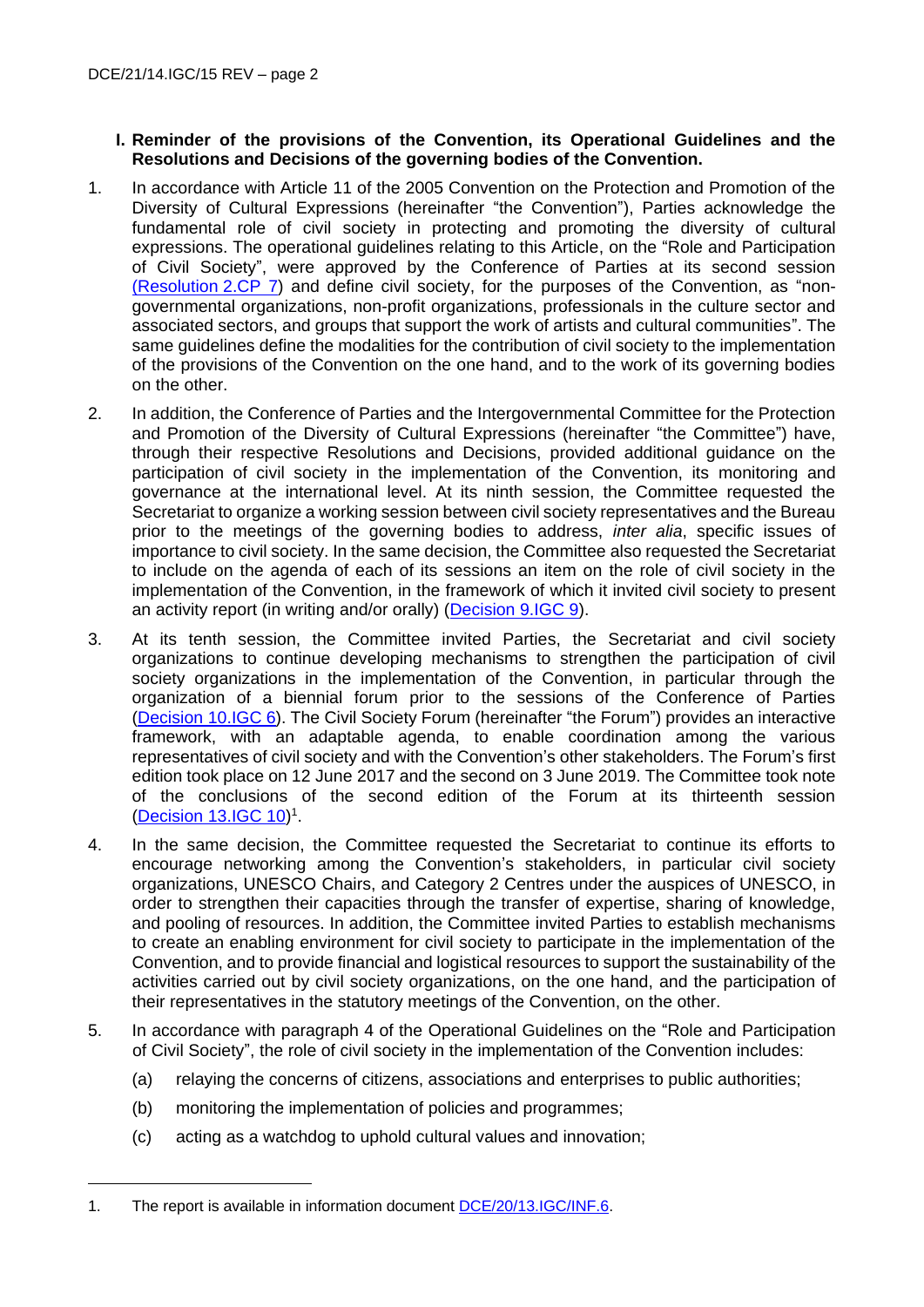(d) contributing to the achievement of greater transparency and accountability in the governance of culture.

#### **II. Contribution of civil society to the implementation of the Convention**

- 6. By ratifying the Convention, Parties undertake to encourage the active participation of civil society in the achievement of its objectives (under Article 11) and to strengthen their bilateral, regional and international cooperation with a view to enhancing partnerships with and among civil society, non-governmental organizations and the private sector to foster and promote the diversity of cultural expressions (under Article 12). UNESCO's Programme and Budget for 2018-2021 (39 C/5 and 40 C/5) reflects this commitment by using the level of civil society stakeholders' engagement as an assessment criterion to evaluate the Secretariat's support to Member States in the design, implementation and monitoring of policies and measures to promote the diversity of cultural expressions and to contribute to the goals of the Convention (Expected result 7 under Major Programme IV – Culture).
- 7. In revising the Operational Guidelines on "Information Sharing and Transparency" and approving a new framework for quadrennial periodic reports in 2019 [\(Resolution](https://fr.unesco.org/creativity/sites/creativity/files/sessions/7cp_resolutions_en.pdf) 7.CP 12), the Conference of Parties not only decided that the reports of Parties should reflect the manner in which civil society had participated in their preparation, but also invited Parties to provide information on measures targeting civil society organizations involved in the promotion of the diversity of cultural expressions and aimed at providing those organizations with, *inter alia*:
	- (a) public funding to help them achieve the objectives of the Convention;
	- (b) opportunities for networking with public authorities and other civil society organizations;
	- (c) training opportunities to acquire skills;
	- (d) spaces for dialogue with public authorities to design and monitor cultural policies.
- 8. In order to facilitate Parties' cooperation with civil society in the preparation of their quadrennial periodic reports, the Secretariat designed an electronic form that is independent from the main report form and focuses on the measures implemented by civil society organizations to protect and/or promote the diversity of cultural expressions. If they deem it relevant, Parties may download this form and share it with civil society organizations involved in the preparation of the quadrennial periodic report as a tool for gathering their contributions. As highlighted in document DCE/21/14.IGC/6, of the 72 reports submitted in 2020 using the quadrennial periodic reporting framework in force since June 2019, 79% include measures or initiatives implemented by civil society organizations.
- 9. Furthermore, as part of its capacity-building programme on participatory policy monitoring, the Secretariat systematically encourages the active involvement of civil society in the multistakeholder consultations leading to the preparation of quadrennial periodic reports, including through the inclusion of civil society representatives in national teams. In 2020, virtual spaces for dialogue between representatives of public authorities and civil society were created with a view to systematizing and institutionalizing these consultative processes, which can foster transparent practices and encourage a more inclusive governance of culture.
- 10. Civil society also has the opportunity to contribute to the achievement of the Convention's objectives by submitting requests for funding to the International Fund for Cultural Diversity (hereinafter "the IFCD") and, when these requests are approved by the Committee, by implementing projects in one or more of the areas covered by the Convention. The Operational Guidelines "Guidelines on the Use of the Resources of the International Fund for Cultural Diversity" state that non-governmental organizations (hereinafter "NGOs") from developing countries Parties to the Convention, and international non-governmental organizations (hereinafter "INGOs") that meet the definition of civil society and the criteria governing the admission of its representatives to the meetings of the Convention's governing bodies – as set out in the Operational Guidelines on the "Role and Participation of Civil Society" – may submit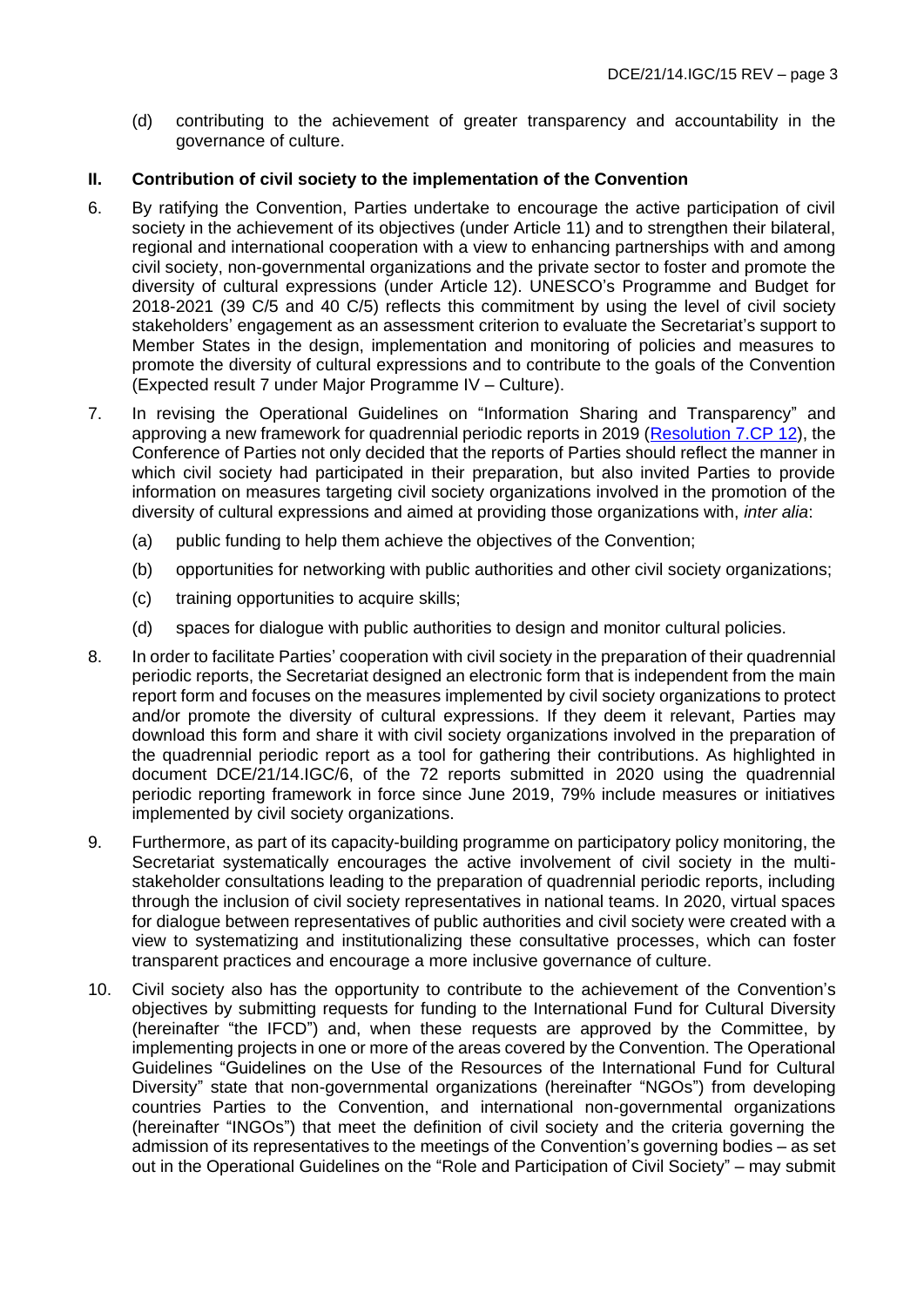funding requests to the IFCD. Since the IFCD became operational in 2010, almost threequarters (74%) of the funding granted has been for projects submitted by NGOs and INGOs.<sup>2</sup>

11. The global COVID-19 pandemic has had a paradoxical effect on civil society organizations that support the work of artists and cultural communities: it has often undermined their viability by making financial support less secure, while at the same time requiring an unprecedented mobilization to raise the alarm about the increasingly precarious situation in which artists and cultural professionals find themselves worldwide, and about the erosion of measures and policies to protect and promote the diversity of cultural expressions. From the outset of the pandemic, the Secretariat has sought to ensure that the unfiltered voices of civil society organizations and other stakeholders are heard. The ResiliArt movement, launched by UNESCO in partnership with the International Confederation of Societies of Authors and Composers (CISAC) on World Art Day (15 April 2020), is undoubtedly the most visible manifestation of this commitment. Its specific objective is to provide a platform for artists and cultural professionals to share the challenges they face, discuss potential solutions and collectively imagine a recovery of the cultural and creative sectors that is not detrimental to the diversity of cultural expressions, either at the national or international level. As of 30 November 2020, 231 debates had been organized in 101 countries. The ResiliArt movement represents an exceptional mechanism through which the Secretariat can raise awareness of the issues surrounding the Convention among existing and potential civil society partners from all regions of the world. In order to encourage the organization of ResiliArt debates and a sense of ownership of the movement among a growing number of governmental and non-governmental partners, the Secretariat has developed a "Guide to launching *your* ResiliArt movement".<sup>3</sup>

## **III. Contribution of civil society to the work of the Convention's governing bodies**

- 12. The Operational Guidelines on the "Role and Participation of Civil Society" stipulate that civil society organizations authorized to participate as observers in the sessions of the Conference of Parties and the Committee may, in accordance with the Rules of Procedure of the respective bodies:
	- (a) maintain the dialogue with Parties in an interactive manner with regard to their positive contribution to the implementation of the Convention, preferably, as appropriate, before the sessions of the organs;
	- (b) be given the floor by the Chairperson of the respective body;
	- (c) submit written contributions relevant to the work of the respective bodies when authorized by the Chairperson, to be circulated to all delegations and observers by the Secretariat to the Convention as information documents.

Through its Decisions [9.IGC 9](https://en.unesco.org/creativity/sites/creativity/files/sessions/9igc_decisions_en_final.pdf) and [10.IGC 6,](https://en.unesco.org/creativity/sites/creativity/files/sessions/10igc_decisions_en.pdf) the Committee specified the modalities through which these guidelines are implemented, as described in paragraphs 2 and 3 of this document.

13. In accordance with Rule 7.4 of the Committee's Rules of Procedure, "non-governmental organizations having interests and activities in the field covered by the Convention, could be authorized by the Committee, according to modalities to be determined by the latter, to participate in its work as observers, without the right to vote, and subject to the provisions of Rule 20.3, at several of its sessions, at a single session or at a specific meeting of a session upon written request to the Director-General." The annex to the Operational Guidelines on the "Role and Participation of Civil Society" establishes the criteria governing the admission of civil society representatives to the meetings of the Convention's governing bodies and specifies the documents that must accompany the request for admission for any civil society representative other than a representative of a non-governmental organization maintaining

<sup>2.</sup> See document DCE/21/14.IGC/10 for further information.

<sup>3.</sup> To access the guide and obtain further information about the ResiliArt movement, visit [https://en.unesco.org/news/resiliart-artists-and-creativity-beyond-crisis.](https://en.unesco.org/news/resiliart-artists-and-creativity-beyond-crisis) A preliminary report on the findings of the ResiliArt movement can be found in document DCE/21/14.IGC/5.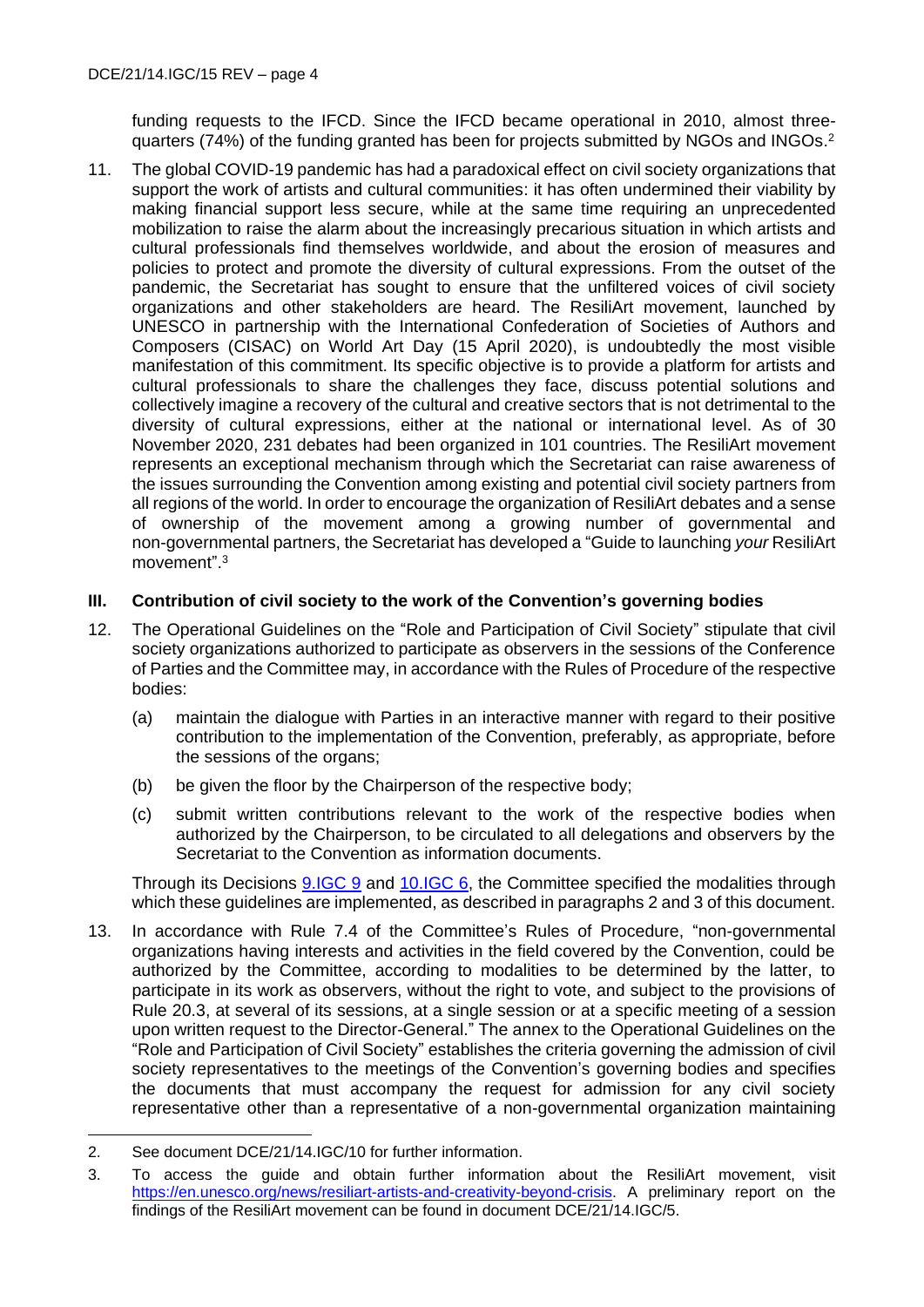official relations with UNESCO. This admission process, facilitated by the Secretariat, is an essential step in the collaboration between Parties and civil society in the framework of the work of the governing bodies of the Convention.

14. In recent years, an upward trend has been noted in the number and diversity of civil society representatives participating in the work of the governing bodies and in the side events held during statutory meetings (the Forum, Create | 2030 Talks, screenings of award-winning films, information meetings, etc.). This trend reflects an increased level of confidence between Parties and civil society, which both see the statutory meetings of the Convention as forums for dialogue among all stakeholders involved in the implementation of the Convention.

| Participation of observers <sup>4</sup> |                                            |                                |                                                                                |                                                                                             |                                                                      |                                                                                              |
|-----------------------------------------|--------------------------------------------|--------------------------------|--------------------------------------------------------------------------------|---------------------------------------------------------------------------------------------|----------------------------------------------------------------------|----------------------------------------------------------------------------------------------|
| <b>Meeting</b>                          | <b>10 IGC</b>                              | 6 CP                           | <b>11 IGC</b>                                                                  | <b>12 IGC</b>                                                                               | 7 CP                                                                 | <b>13 IGC</b>                                                                                |
| <b>Total number</b>                     | 2 INGO <sub>s</sub><br>39 NGO <sub>s</sub> | 4 INGOS<br>28 NGO <sub>s</sub> | 7 INGOs<br>49 NGO <sub>s</sub><br>2 UNESCO<br>Chairs<br>1 category<br>2 centre | 6 INGO <sub>s</sub><br>62 NGO <sub>s</sub><br>5 UNESCO<br>Chairs<br>4 category 2<br>centres | 17 INGOs<br>79 NGOs<br>6 UNESCO<br>Chairs<br>3 category<br>2 centres | 12 INGO <sub>s</sub><br>39 NGO <sub>s</sub><br>7 UNESCO<br>Chairs<br>2 category<br>2 centres |
| <b>TOTAL</b>                            | 41                                         | 32                             | 59                                                                             | 77                                                                                          | 105                                                                  | 60                                                                                           |

## **IV. Future prospects**

- 15. At present, only a minority of the civil society organizations actively involved in the implementation of the Convention have completed the official procedures for admission to the statutory meetings of the Convention, as stipulated in the Rules of Procedure of the governing bodies and the annex to the Operational Guidelines on the "Role and Participation of Civil Society". With a view to build on and sustain the achievements made in recent years in terms of civil society's contribution to the work of the Convention's governing bodies, the Committee may wish to encourage civil society organizations wanting to take part in the governing bodies' work to follow these procedures, and request assistance from the Secretariat in that regard. Formalizing the participation of civil society in the work of the Convention's governing bodies could provide the Committee with a better visibility on its interlocutors and their areas of expertise, and enable it, where appropriate, to be in a better position to consult civil society on specific issues, as provided for in Article 23.7 of the Convention.
- 16. To date, the Civil Society Forum has been the privileged space for civil society representatives to discuss the challenges they face in implementing the Convention and which may be of interest to the Convention's governing bodies. The report of the second Forum, prepared for the first time by a Bureau<sup>5</sup> elected by the Forum's participants, was submitted to the Committee at its thirteenth session, as part of the civil society activity report, pursuant to [Decision 9.IGC](https://en.unesco.org/creativity/sites/creativity/files/sessions/9igc_decisions_en_final.pdf) 9. However, it is unclear under what modalities future civil society reports should be submitted to the sessions of the Committee, particularly those preceding a session of the Conference of Parties, and thus of the Forum, i.e. sessions in odd years. At its tenth session, for example, the Committee had invited civil society organizations to present a report (oral and/or in writing) on the activities they had carried out in 2017, to be submitted to the Secretariat by 30

<sup>4.</sup> Other than Parties to the Convention and UNESCO Member States not Parties to the Convention.

<sup>5.</sup> The Bureau of the second Civil Society Forum is chaired by Ms Ananya Bhattacharya, Secretary of Contact Base (NGO, India), and includes a vice-chairperson, Mr Joshua Nyapimbi, Director of Nhimbe Trust (NGO, Zimbabwe), a General Rapporteur, Ms Silja Fischer, Secretary General of the International Music Council (INGO), and four sub-rapporteurs: Ms Cornelia Dümcke, member of the International Theatre Institute (INGO); Mr Daves Ghuza, former Chairperson of Arterial Network (NGO, Côte d'Ivoire); Oana Barsan, Director, Cultura Contra Conflict (NGO, Romania); and Ouafa Belgacem, Chief Executive Officer, Culture Funding Watch (NGO, Tunisia).